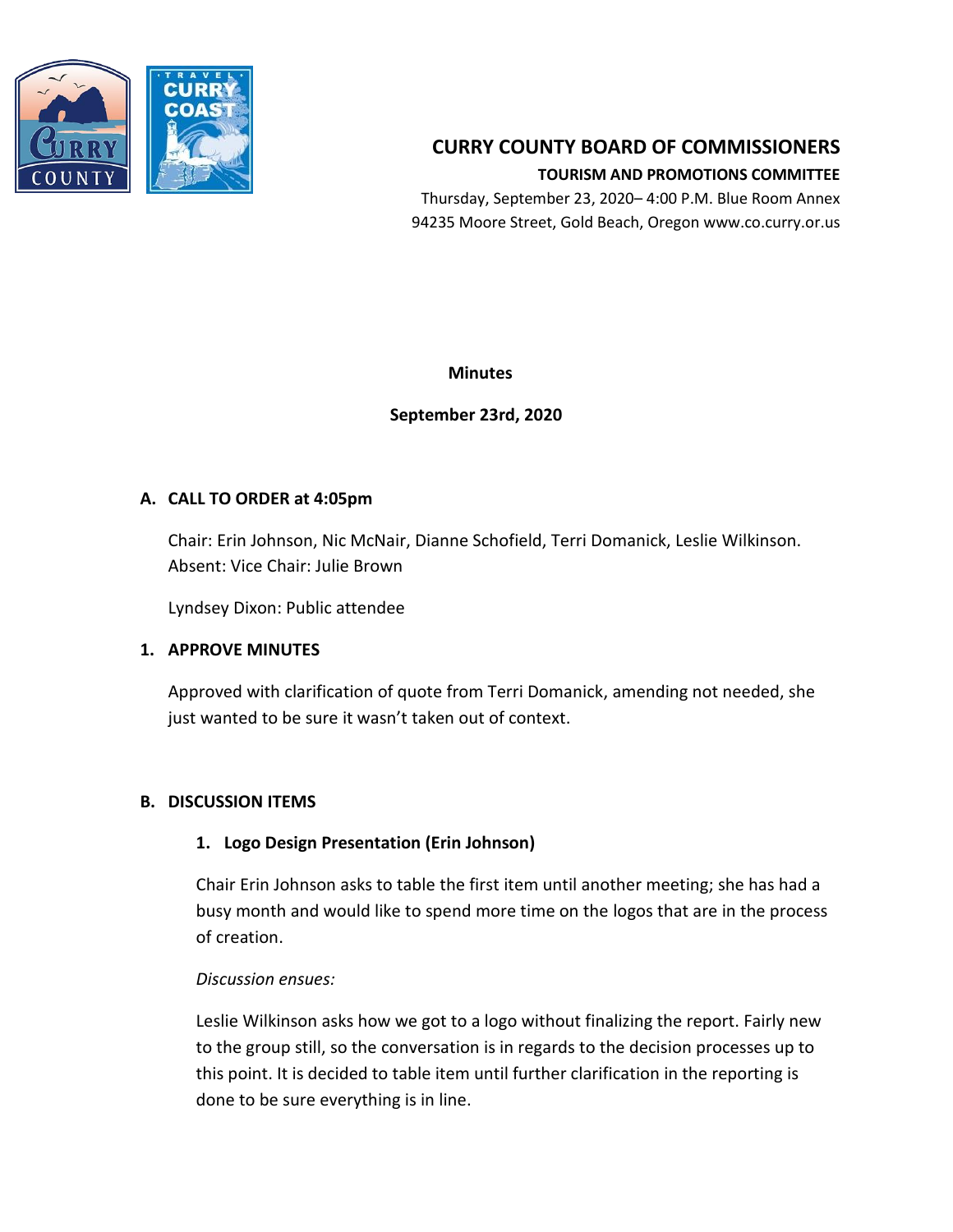## **2. Update on Rare Student/Intern/webmaster**

Item is tabled until further notice; Julie Brown said in an email to Secretary Plagge that she was still looking into the possibilities, but hadn't heard anything back just yet. Dianne Schofield didn't get a chance to reach out to her network just yet either. It is agreed we can come back to this when the time is right.

## **3. Introduction of Strategic Plan and Marketing Plan (to be workshopped at a later date)**

Secretary Plagge talks about the work put forth in both reports, and how they are just a starting point and would like input from the committee because at this point, it is more of a reflection of her research and not the committees overall desire. She asks the committee to go over both documents to become familiar with them, and to make notes on the reports so they can be workshopped at a later date.

## **4. Grant Program Details**

Secretary Plagge begins by stating that with the decisions that will be made in regards to the details of the Grant Program-- they should reflect the committees intention to not only help out unincorporated but also to help the incorporated areas of the County. Plagge goes on to say that there may be some pushback or concern with the Commissioners and how the money is given out, so we want to be sure it is iron clad.

### *Discussion ensues:*

Leslie Wilkinson goes on to say "I want to step away from this committee and do this as Nature's Coastal Holiday. If Nature's coastal holiday was coming to ask for a grant. One of the things that we would say to the commissioners or this group is that nature's coastal holiday attracts, you know-- 120,000 plus visitors to our communities. And you know, whether they stay at a motel in Harbor, or eat at a restaurant in Harbor, or have breakfast in Brookings, or drive up to gold beach to stay, that's all irrelevant to us. We just know that we bring it in. So if that argument was to come up, that would be the way I would present a grant request to you as nature's coastal holiday."

Plagge agrees that is a great rebuttal to any concern on helping those within the incorporated towns. Wilkinson states it should be in the first paragraph of the Grant Packet and the language of the committee stays consistent.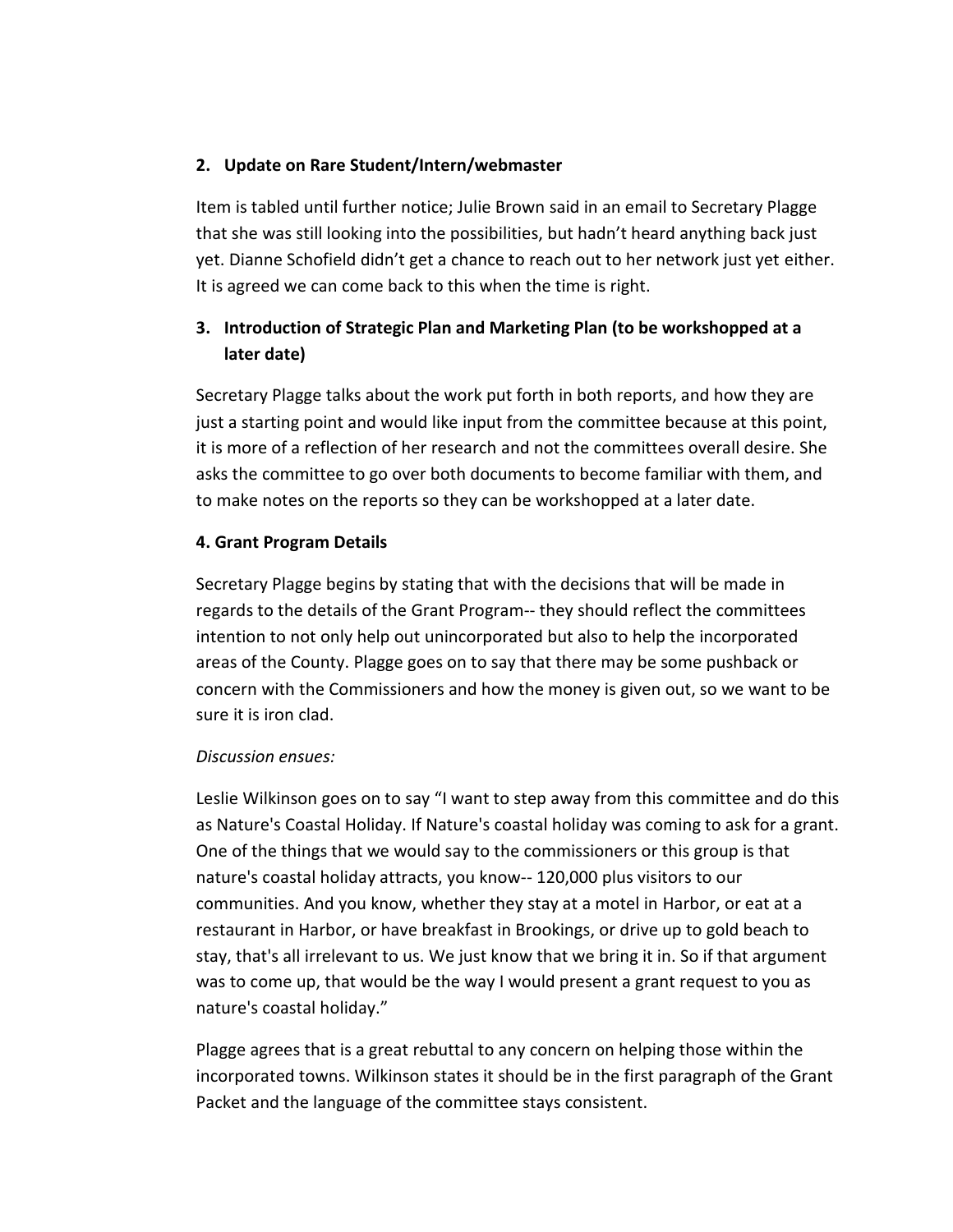#### *Plagge opens up the discussion on the details:*

Nic McNair starts off by suggesting a match program for City's. Wilkinson states there is no TPAC in Brookings, so there is no one to go to for Grants there. Lyndsey Dixon echoes the same difficulties with seeking assistance for money in Gold Beach. Wilkinson suggested that the application should show that the event is solvent. Erin Johnson says that she like what Tillamook has done with their point system and feels we should mirror a similar system. Wilkinson suggested that we don't become the first "ask" in funding needs, and suggest that we also make it a standard question on an application, as in: what are the other funders an applicant is working with? The sentiment is shared by the members to be sure applicants are proving that the event, coordinator, or organization has a successful track record. The committee strongly supports using Tillamook's rubric in building our own. Committee agrees there should be final reports included and any left-over Grant money be rolled over to the next fiscal year.

### *Plagge continues discussion:*

She states that there was a discussion in an earlier committee meeting that there was grants that included an "ask," for grants that were seeking funding for beautification projects. But the project needed to show it was for beautification and not maintenance. Johnson suggested that maybe a project just needs to show it benefits tourism in general. Wilkinson and McNair don't feel comfortable with granting money to for-profit businesses. Plagge says she will look into it further whether TLT money could be used for beautification purposes or if it's only promotion, but feels it may only be promotion purposes. McNair suggested maybe the first year should be just for event promotion. Lyndsey Dixon suggested maybe it can be co-sponsored by a non-profit for something like a mural.

#### *Discussion continues:*

Johnson suggested that a presentation should be part of the application process. Wilkinson suggested also identification of key players in the event. Johnson adds that co-branding needs to be part of the packet. Whether a table or booth, we should be represented at events. Wilkinson than goes on to say, that the marketing and contracts should be included in the application as well, and Johnson adds that we don't want to stick to just mileage because it would then be in obscure places, ie: 50 miles. She goes on to explain that it should be specific regions and those should be included as a requirement.

#### *Discussion continues:*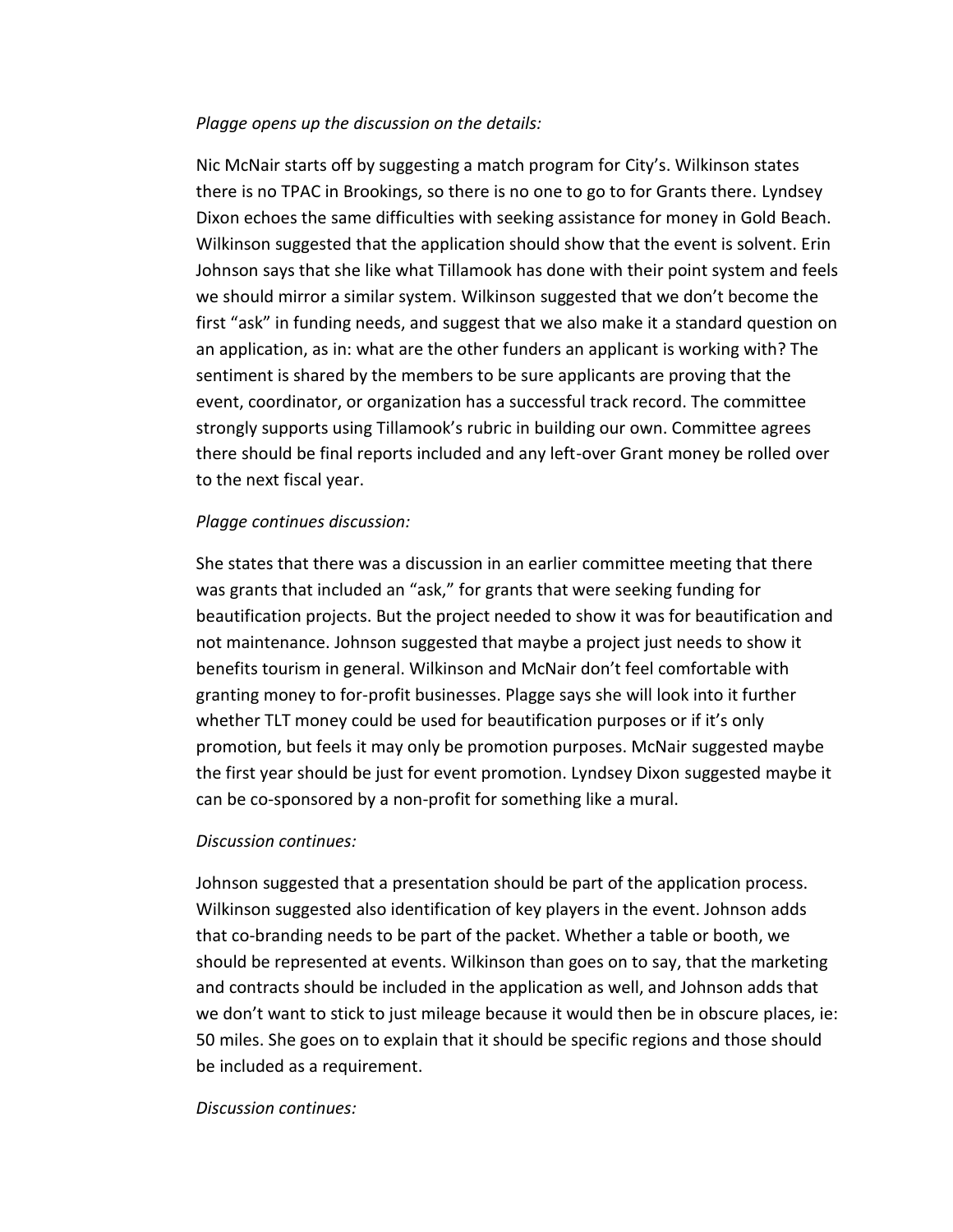Wilkinson suggested maybe there should be a limit for how many times an event could seek a grant, or time in between events. Dianne Schofield suggested that you want the successful events and organizations to seek money every year. Terri Domanick states that the discretion of the money being given out should be left to the committee; meaning just because you apply doesn't mean you would get any money that year. Domanick also suggested that you don't want to discourage applicants from applying. McNair echoes that the issue wouldn't be until later, and agrees he sees both sides.

Lyndsey Dixon asked if it were a refund grant or an upfront grant, Plagge suggested it should be an upfront grant; it's an investment in the community. Terri Domanick also says that there should be three letters of support in the application packet. Johnson and Wilkinson agree and they should not be politically involved references, they should be professional; i.e. vendors, non-profits.

Plagge asks if there is anything else we would want to include in the rubric system. Wilkinson states that she would like to see that the marketing also fall in line with the Committee's marketing plan. Wilkinson than asks does the committee want to ear-mark the funds just for advertising. Plagge states she would like to see that the money be used for things like tables or chairs- investing back into the tourism asset. Johnson suggested that a percentage can be earmarked for advertising. Nic McNair states that the majority of the monies should be used for advertising, as in 80% for advertising, and 20% for other expenditures and report how the money was used towards the event. Wilkinson suggested that there shouldn't be any admin costs, or salary included in the smaller percentage. Johnson includes that it shouldn't be used for securing a venue. Lyndsey Dixon added that including a list that shows what is eligible and then ineligible, which would be sufficient in her experience. Johnson stated that the Tillamook has a list, but we should not include the salaries which are on their list.

#### *Discussion continued to how much should be earmarked for each grant:*

Wilkinson suggested that the grants, and the requirements require at least a \$5,000 grant, and that anything less wouldn't be worth all the reporting for a grant. Johnson suggested maybe have two \$10,000 grants and four \$5,000 grants. Nic McNair stated maybe a higher tier grant would need more requirements, maybe not earmark a specific grant amount, so if you are going for a certain amount of monies, which should be include more reporting. Plagge says in the first year she would like to see who comes to the committee to seek grants and perhaps that's the direction we should take in the future, on a year by year basis. Wilkinson goes on to ask if the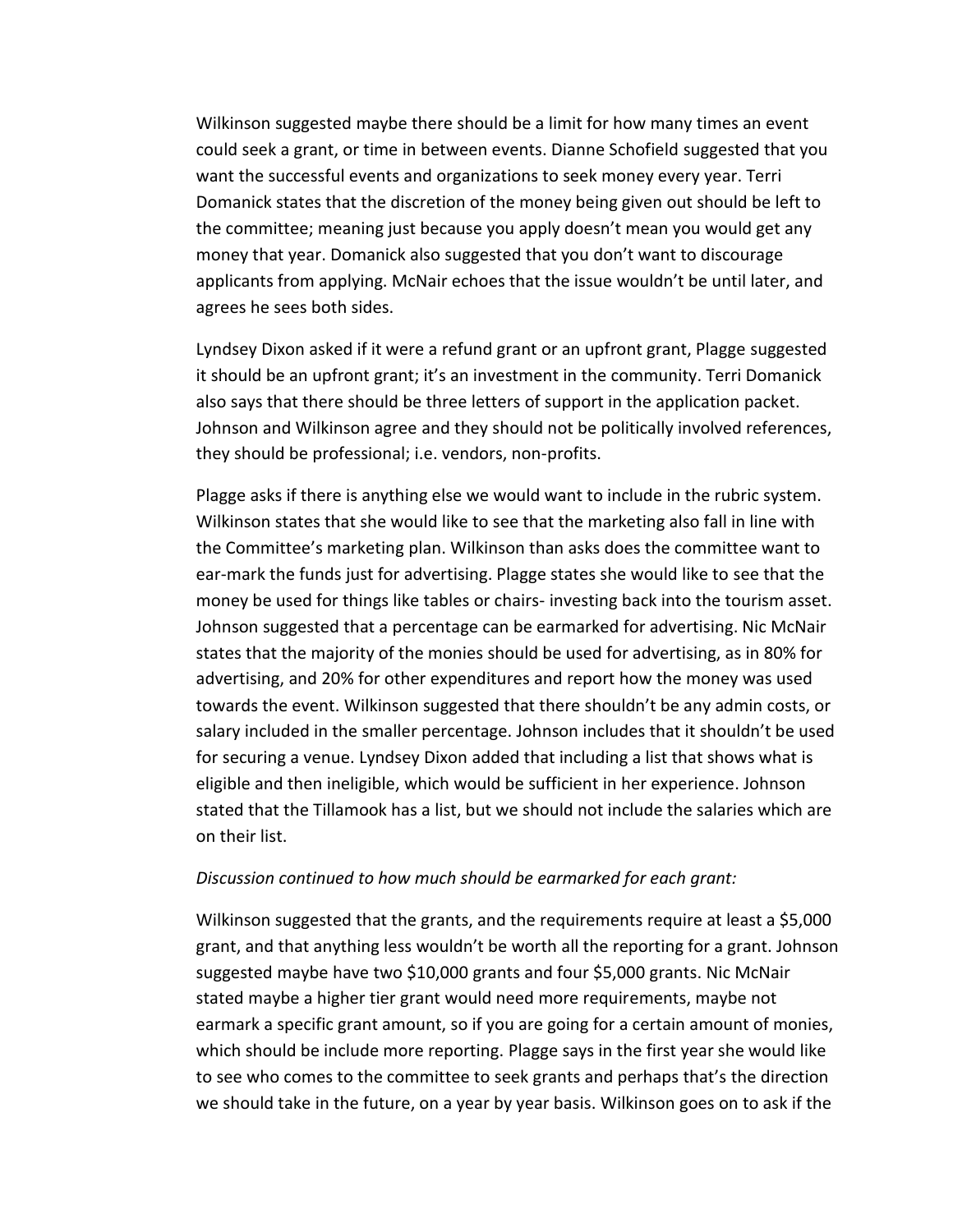committee than needs to create a point system next for local event vs. out of town coordination with an event being created in the County. Plagge agreed that localized events should have more weight. Wilkinson than suggested that maybe the committee should stick to just non-profits, this year or from here on out.

Discussion ensued:

Nic McNair echoed the same sentiment, and said that the natural progression for some events is that planners or non-profits struggle each year to put it together and eventually fizzle out because of the struggle to keep it funded. Wilkinson suggested in a weighted system, that perhaps if a for-profit put in an application, than an added benefit could be that the applicant make some sort of contribution to a local non-profit. That would than weight the application heavier versus a for-profit that makes no contribution and would include a partnership as well. Plagge expressed some concern cutting out for-profits altogether but agreed that it should be weighted differently and should come with some stipulations. McNair also suggested that for-profit should still be the hardest application to vet, and perhaps a for-profit applicant could only use a grant for marketing purposes. Wilkinson and Plagge agreed that would be a good use of funds for those applicants. Terri Domanick than asked if we were going to do an 80% up front model, and 20% at the end with reporting due, would this still apply to a for-profit model that is restricted to just marketing dollars. After a bit of discussion, members agreed that there are usually still outstanding invoices after an event.

The conversation, than turned to when should the application process begin and start. Johnson suggested that in her experience January is usually when folks take a stock of their lives and ask themselves if these events and all that comes with them are still worth it. Johnson believes this could give life to folks who are the fence with so much unknown still in the air about large gatherings. Johnson suggested that March would be a good cut off, and Wilkinson stated she would like to see it in April 1<sup>st</sup> because of the uncertainties. Dianne Schofield, than added that the committee will need time to go through all the applications and that process may take up to 60 days. Schofield went on to say that the events also will need a quick turnaround, some needing the money soon after applying if events get a green light this year. Wilkinson went on to say that events are still in limbo and cutting them off may be more work for everyone involved without knowing if events will still happen this year. The sentiment with the committee is than to cut off applications at the end of April and begin them February 1<sup>st</sup>. Lyndsey Dixon suggested that they have a backup plan for a COVID-19 friendly event if need be, Johnson agreed that should be in